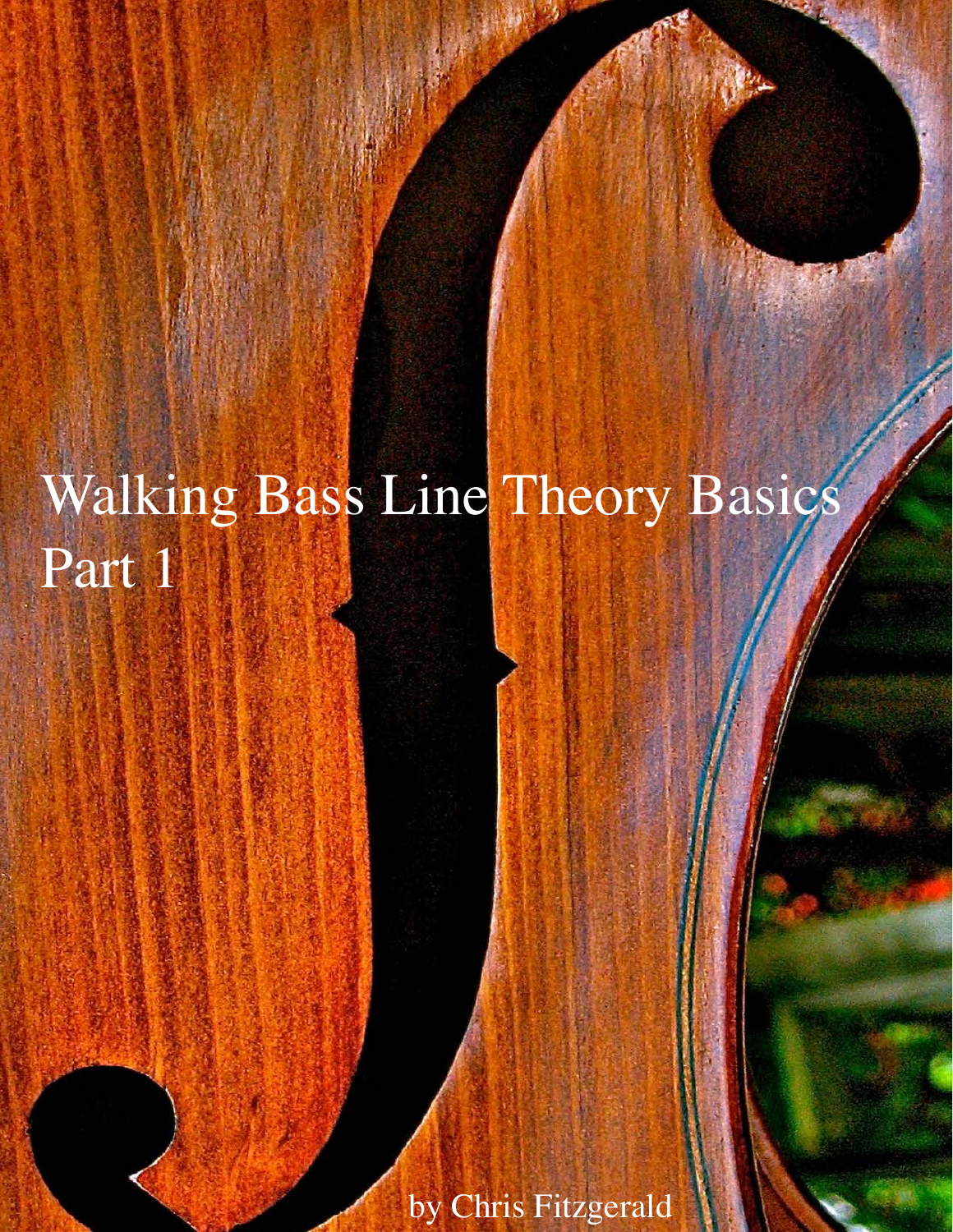## **Walking Bass Line Theory Basics**

by Chris Fitzgerald

**Target Note:** a note that is played with the intent to outline a chord in a chord progression, usually on the first beat that the chord appears within the progression. For beginning bass lines, the Root of the chord is the most common target note to play because it is the fundamental note of the chord.

**Approach Note:** a note that leads into a target note in an aurally logical way. Approach notes usually occur on the beat before a target note.

**Harmonic Rhythm:** the rate at which chords change in a progression. In 4/4 time the most common harmonic rhythms are one chord per measure or two chords per measure. It is common for the harmonic rhythm to vary within most chord progressions.

When the harmonic rhythm of a progression of a song is two chords per bar, the bass player will often play a target note on beats 1 and 3, and an approach note on beats 2 and 4.

The following is an example of a common bass line construction when the harmonic rhythm is moving at the rate of two chords per bar (Target notes are designated with "T", and approach notes are designated with "A").



Since the root is the most common target note used in beginning bass lines, a bass line for the following progression could be constructed as follows:

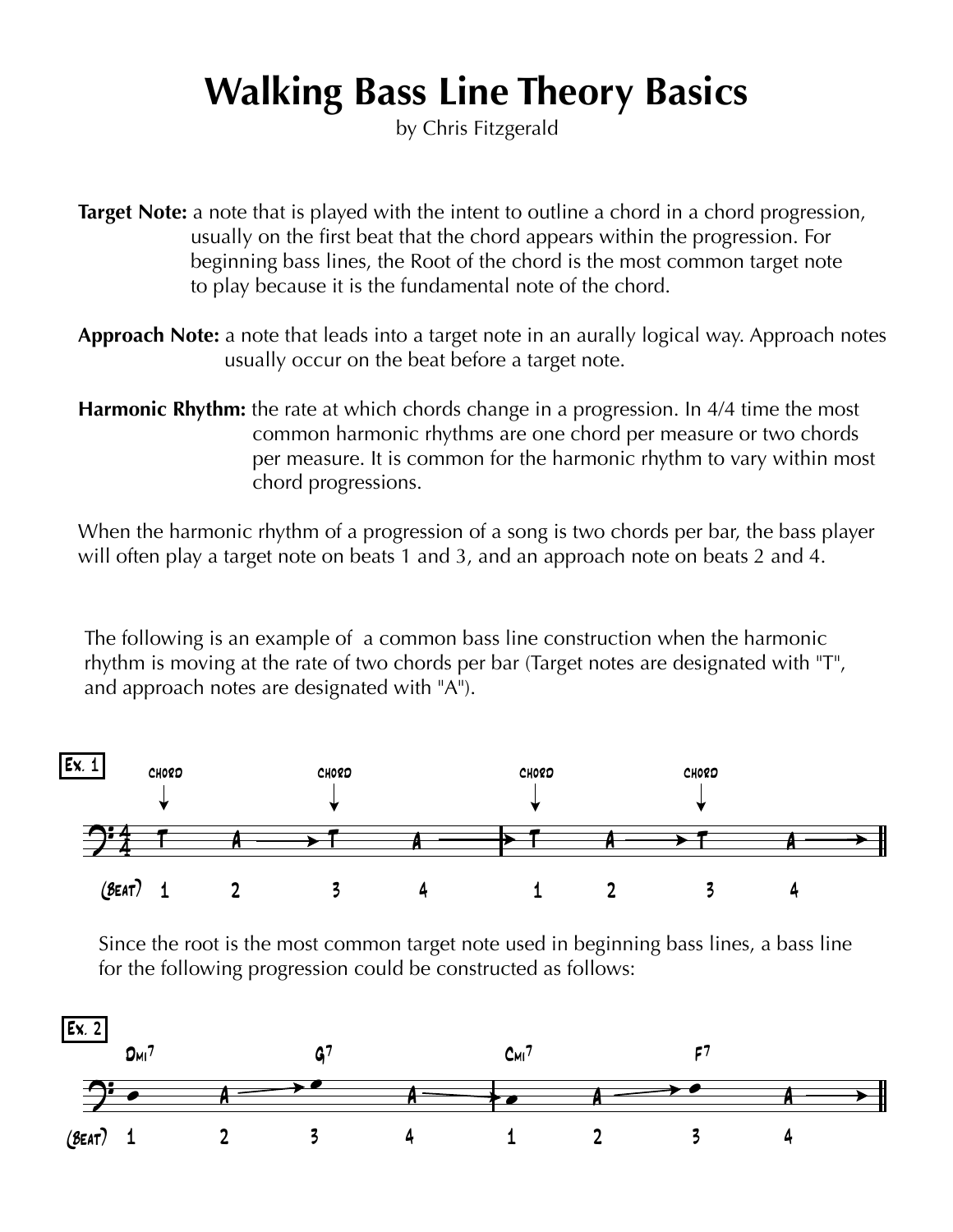Where the harmonic rhythm is one chord per bar, the groups of target and approach notes are separated by two beats of space where the player has to decide how to fill the space between them.



Using the root for each target tone, a bass line for the following progression could be constructed as follows (notes on beats 2 and 3 are designated with question marks here):



**Based on the preceeding examples, it could be argued that the concept behind much bass line construction (at least in the beginning stages) could be simplified down to the following big-picture formulas:**

Where the harmonic rhythm is two chords per bar, the player is thinking only about target notes and how to approach them (same as Ex. 1):



Where the harmonic rhythm is one chord per bar, the player is thinking about a target note on beat one, an approach note on beat four, and two variable notes to flesh out the harmony and lead to the next aproach note:



2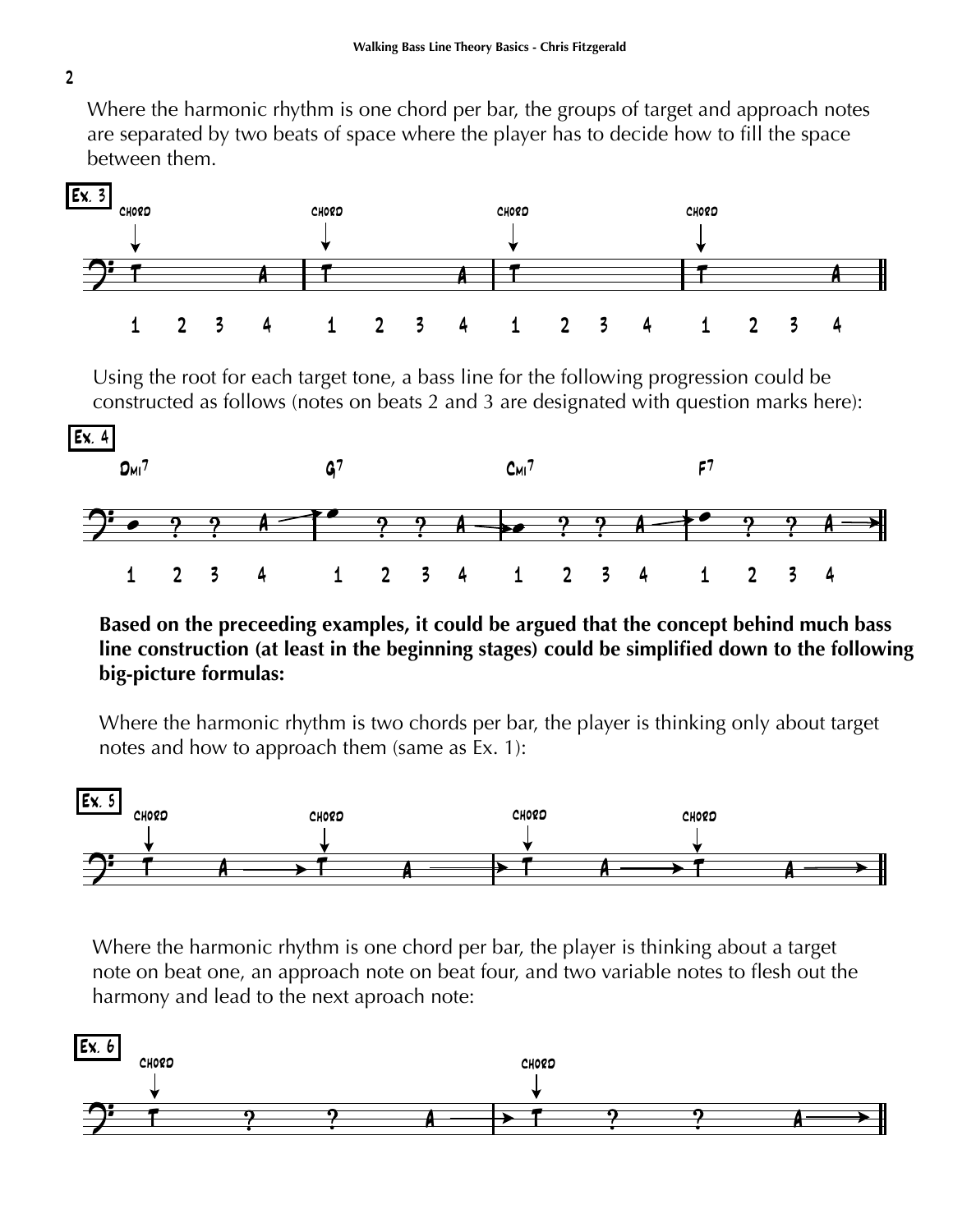*Observation: the preceeding examples illustrate an important point - progressions that feature a faster harmonic rhythm may be difficult to execute on the instrument (especially at faster tempos) because of the number of details that need to be realized in order for the outlining of the progression to take place, but they are actually very simple on a conceptual level because the player is left with fewer choices to make than when the chords are spaced farther apart. In Ex. 5, assuming that the target note chosen will be the root, the player's only real time choice is what kind of approach note to use. In Ex. 6, the player has two open-ended choices to make for each chord change in addition to choosing the type of approach note to use to lead into the next target. In progressions where the harmonic rhythm is even slower (i.e. - where there is a new chord only every two, four, or eight bars), this effect is multiplied, resulting in many more decisions which must be made by the player in real time.*

At this point, for the level of bass line construction we are discussing, the root of each chord is usually the best choice for the sake of simplicity of thought and clarity of the overall musical result. This leads us to a discussion of the different types of approach notes commonly found in walking lines.

**Types of Approach Notes:** earlier in this document, we defined the term "Approach Note" as "a note that leads into a target note in an aurally logical way". The key question, then, is how to define the words " aurally logical". For our purposes here, we'll examine two general categories of approach notes, then get into more specific details of each from there.

*Non-Stepwise Approach Notes:* as the name suggests, these are approach notes that lead to the target note of the next chord change by intervallic leap rather than by step. The most common way that this is done while still maintaining the "aural logic" mentioned above is to jump to the target note from a chord tone that is part of the previous harmony. An example is given below:

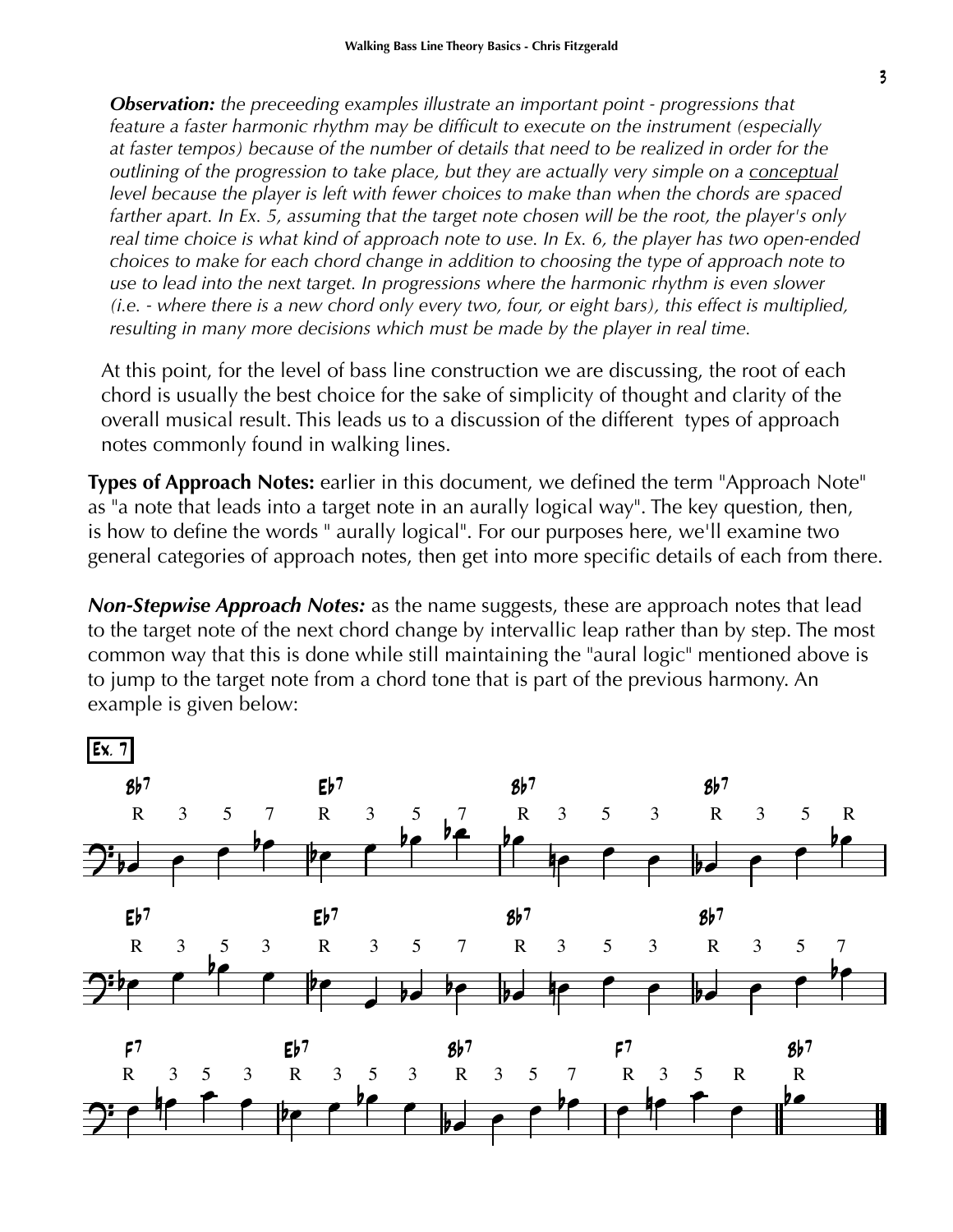In this example, the bass line consists of simple arpeggiations of each chord, giving the overall effect of a simple blues bass line. A slightly embellished version of this kind of line would also be typical of a basic "boogie woogie" type bass line, as in the following example:



While both of the previous examples are certainly "aurally logical" and fairly typical of the style, it could be argued that when it comes to the connections between each chord and the next, most of the "approach tones" that occur right before the root of the next chord aren't really approach tones at all but are rather simply part of the preceeding harmony. In other words, in all the lines above, if the music were to stop on beat four right before a new chord was about to be outlined, the listener would have a great sense of what harmony had just been played but little or no sense of what the next chord root was likely to be if they didn't already know the progression. But two of the approach note resolutions in Ex. 8, marked by asterisks above, are arguably stronger and more compelling resolutions because in addition to continuing the ornamented arpeggio pattern that the line begins with, they also resolve to the root of the next chord *by step rather than by leap*. This leads us to the discussion of *stepwise approach notes*.

**Stepwise Approach Notes:** as the name suggests, stepwise approach notes are notes that lead into a target note by stepwise motion (i.e. - by half step or whole) rather than by a musical leap. If we look at these scientifically, there are four different kinds of stepwise approach notes:

- approach by whole step from above
- approach by whole step from below
- approach by half step from above
- approach by half step from below

4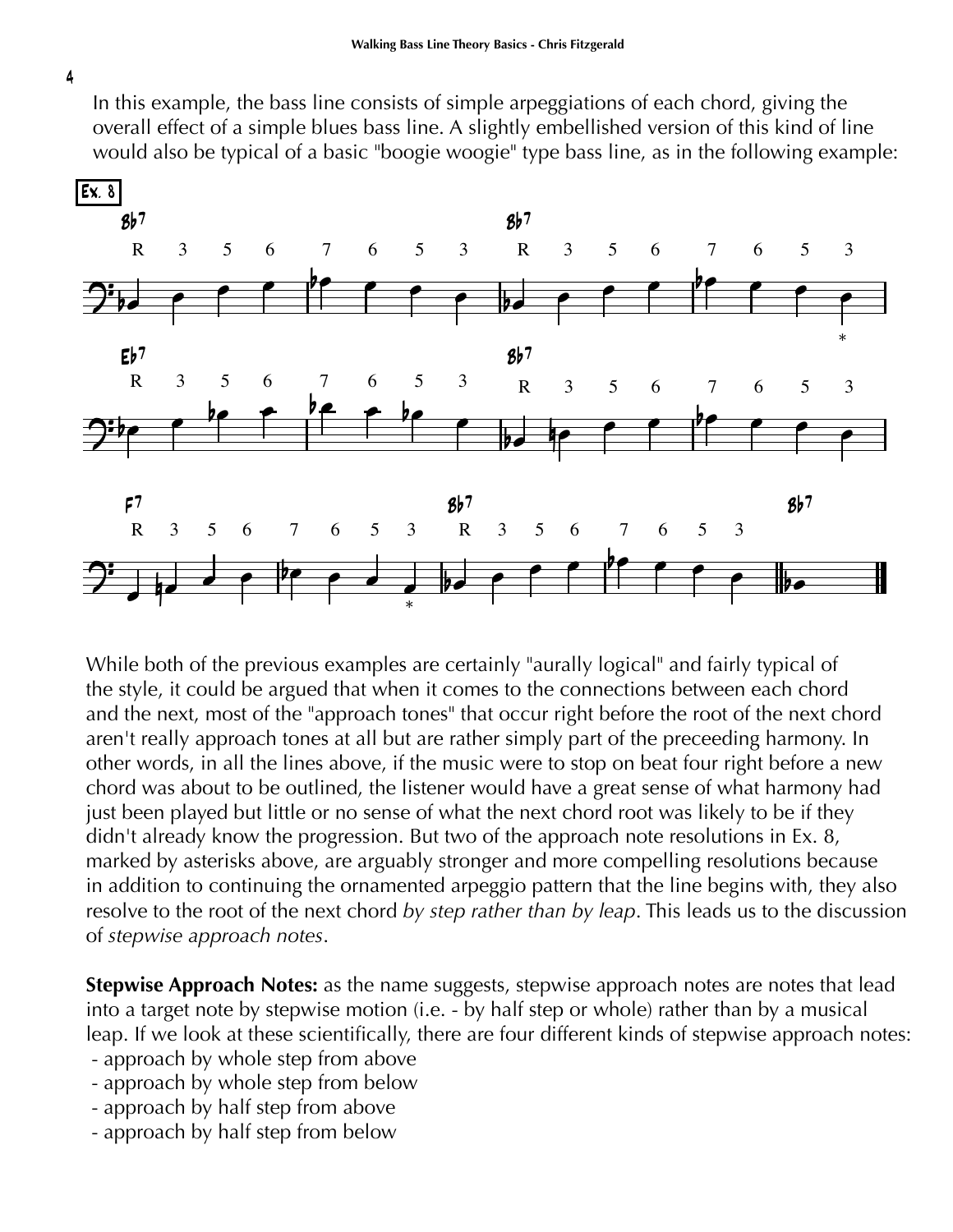Stepwise motion fits the definition of "aurally logical" perfectly because of the way this kind of approach note leads directly into the target note that follows it. While the four types of stepwise approach notes above cover all four possible ways that stepwise approach notes could occur in a line, for the purposes of deciding how to use each kind of approach note in the moment, it is useful to further group stepwise approach notes into two basic categories: *Diatonic* approach notes, and *Chromatic* approach notes.

**Diatonic Stepwise Approach Notes:** in general musical usage, the term "diatonic" means *within the tonality or scale without chromatic alterations*. For our purposes, this means that a diatonic approach note would already exist within the chord currently being played, or be chosen from the scale tones between the chord tones that would be considered within the tonality of that chord. Because of this, we can make several general observations about diatonic stepwise approach notes:

- They tend to sound very logical, and don't challenge the ear by bringing in notes from outside the key.
- Because they are part of the tonality that's happening, they don't create dissonant clashes within the line; in other words, they almost never sound "wrong".
- Because most scales and tonalities contain both half and whole steps, a stepwise diatonic approach note can be any of the four types of stepwise approach notes listed above.
- Because this type of approach note is by definition "from within the key", the player must have a solid theoretical knowledge of the progression being played in order to play them consistently.

This last point is important, especially when you stop to consider that walking bass lines are usually constructed and executed in the moment. Players who consistently construct logical lines are usually those who have absorbed the concept and sound of line construction over a period of years to the point where the theoretical concepts have been absorbed and internalized so completely that they are automatic. In musical execution, as in most other skills, thought and creativity share the same mental bandwidth; the more you have to think while in the flow of the activity, the less creative you can be. For this reason, it's a good idea to practice creating each type of approach note systematically in the practice room, so that when it comes time to perform, you can do so with as little thought as possible devoted to music theory in order to leave your mental bandwidth free to hear and create melodic ideas.

The next few examples will explore how the concept of stepwise diatonic approach notes could be applied to a chord progression like the first 8 bars of the song "I Got Rhythm", commonly known as "Rhythm Changes".

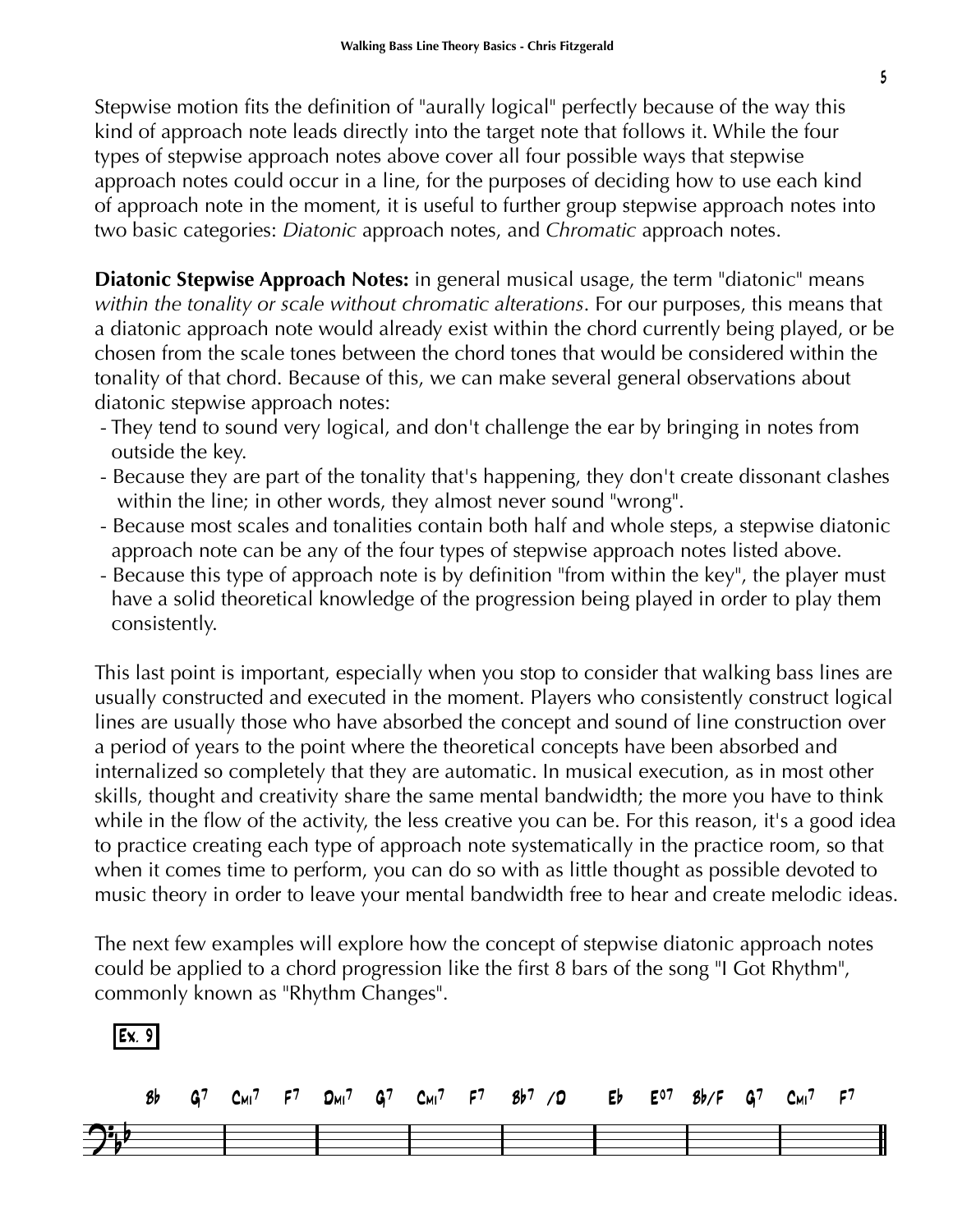(Note: while there are many ways to harmonize the Rhythm Changes progression, these chords were chosen because they are pretty standard and because they maintain a consistent harmonic rhythm, which helps us focus on the approach notes)

If we fill in the root of each harmony (or the bass note where the chord is in inversion), the result would look something like this:



Next, we'll fill in diatonic stepwise approach notes that approach each target from above (approach notes drawn without stems):



6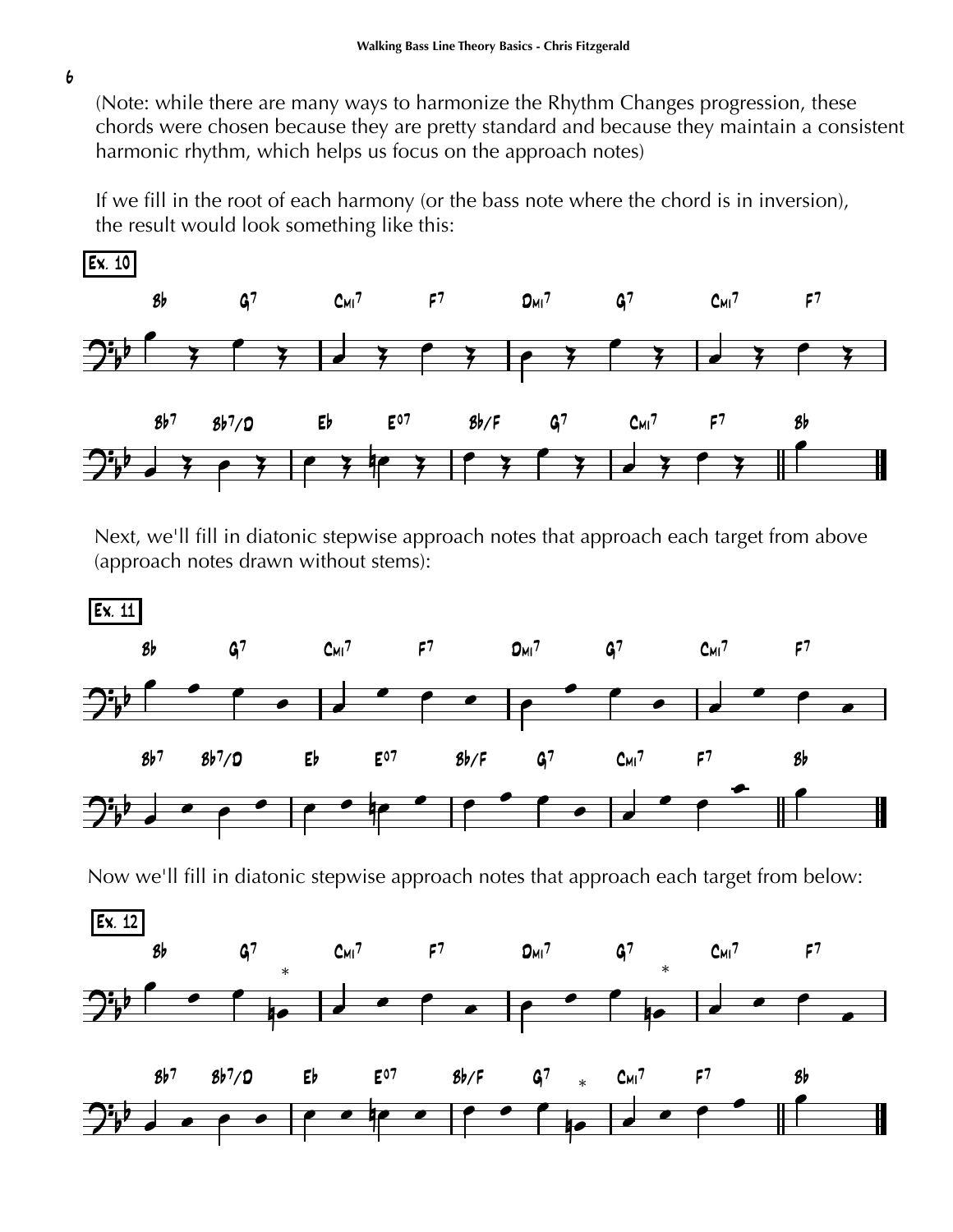There are several notable things about the approaches from below in the previous example:

- Where there is an approach note in the duration of the G7 chords leading to C, the B flat is raised to a B natural, because B natural is the 3rd of the G7 chord.
- There are a fair number of repeated notes in the line where the motion of the chord roots is stepwise. In spite of an "urban myth" to the contrary, it is common for walking bass lines to include repeated notes where they make musical sense to the player.

Last, we'll close this section on diatonic stepwise approach notes with an example that mixes both upper and lower diatonic approach notes:



**Chromatic Stepwise Approach Notes:** While the term "chromatic" has several different musical definitions, for our purposes here we'll define chromatic approach note as *a note that resolves to a target note by half step from either above or below*. This definition allows us to greatly simplify the matter, because by using it we no longer need to concern ourselves with whether or how a note fits into an existing tonality or scale; rather, by defining the term this way, we admit that what makes this type of note work is its strong *tendency to resolve* rather than how it fits into a tonality or scale. We can make several observations about chromatic approach notes:

- While the upper and lower chromatic aproach notes sound different from each other, both resolutions have an unmistakable sonic logic to them, even when the approach note taken out of context would be a "wrong note" in terms of the tonality or scale of the moment.
- They require no theoretical knowledge on the part of the player other than how to play a half step above or below a target note on the beat right before the target note is played.
- Some diatonic approach note resolutions, both from above and below, are by half step: for example, in the excerpt above, the diatonic approach note resolution "Eb to D" at the end of measure 2 is an example of a descending stepwise approach note that is both diatonic and chromatic; likewise, the ascending "A to Bb" resolution at the end of measure 8 is an example of an ascending stepwise approach note that by our definition is both diatonic and chromatic.
- In light of the last point made above, a chromatic approach note will not necessarily have to be written with an accidental when written in musical notation.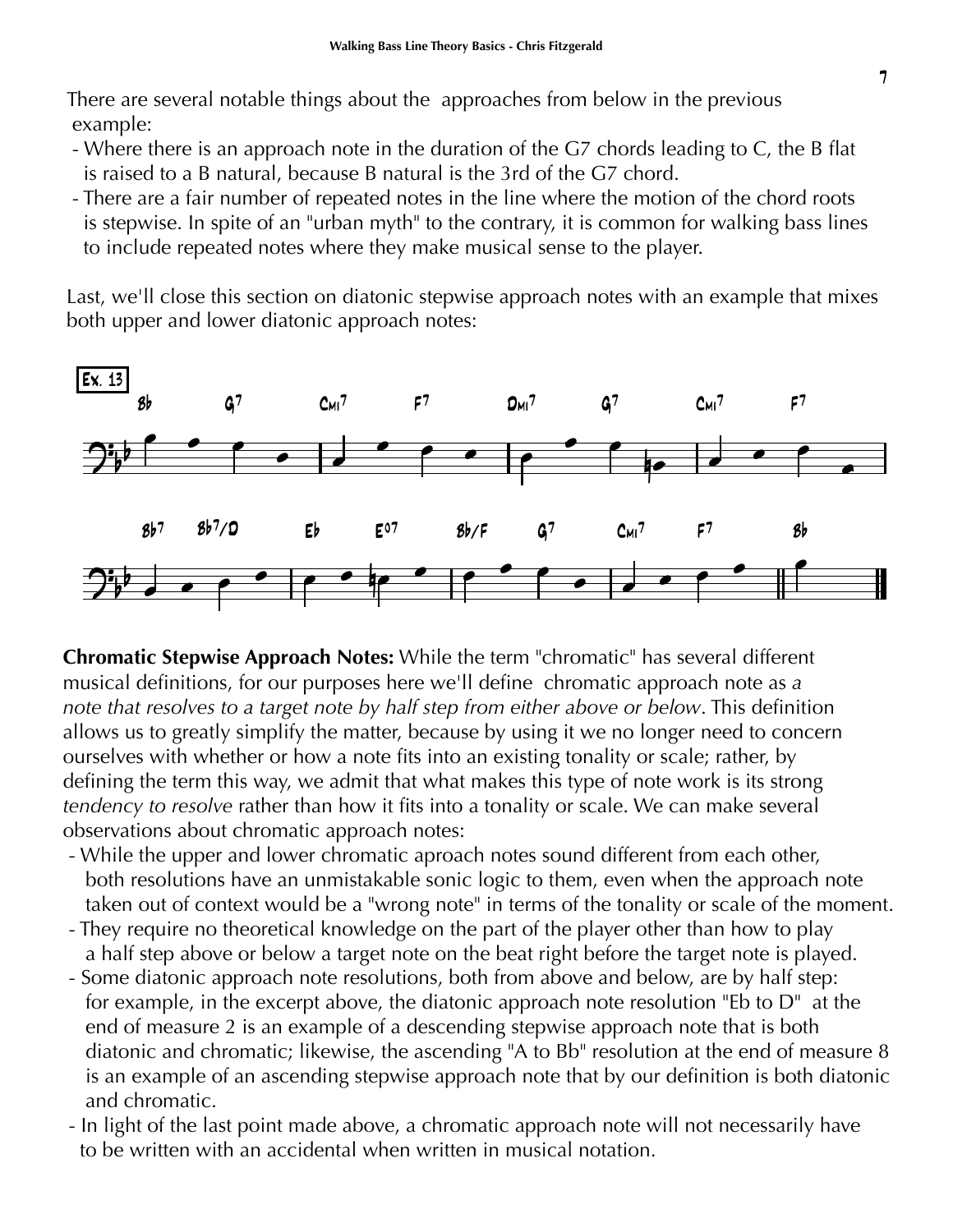The following example continues our exploration of building lines on Rhythm Changes by approaching each target note with a chromatic approach note from above (notes that are also diatonic approach notes are marked with an asterisk):



Notice the way that many of the upper chromatic approach notes sound dissonant against the key of the chord progression. This can be somewhat disconcerting to many beginners to line building, but in fact it is neither a good thing or a bad thing; rather it is something to simply be aware of. The dissonance or "wrongness" of these notes is actually the very thing that makes their resolution to a "right" note so effective in terms of tension and release.

Next, we'll follow with an example of the same progression approaching each target note with a chromatic approach from below (notes that are also diatonic approach notes are again marked with an asterisk):



A couple of interesting observations can be made after listening to this example:

 - In most progressions, lower chromatic approach notes are more likely to also be diatonic approach that upper chromatic approach notes are; in this example, 8 of the 16 (lower) chromatic approach notes were also diatonic approach notes, while in the previous example only 3 of the 16 approach notes were also diatonic. There is a theoreical explanation for this but it's not terribly important for our purposes here.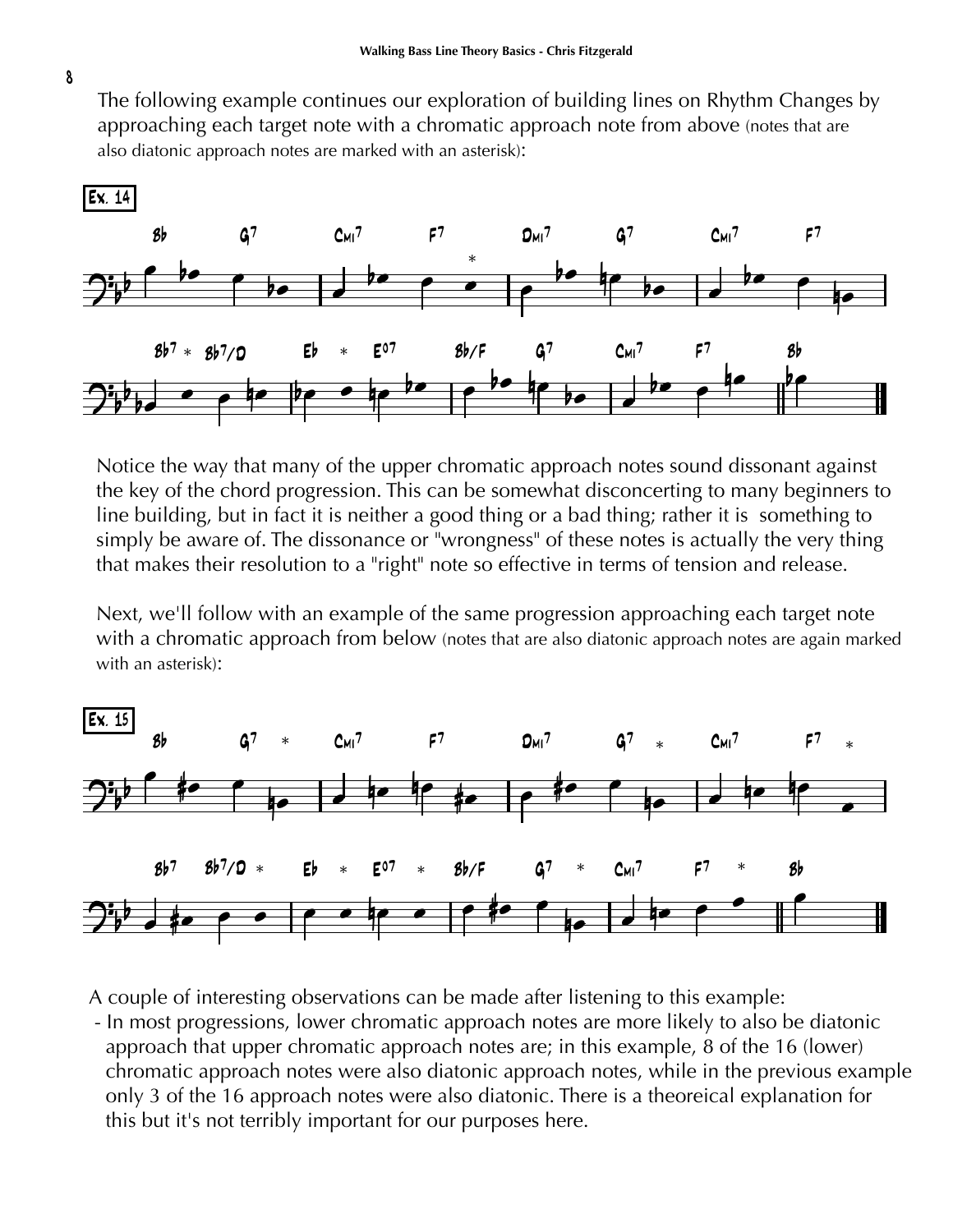- Much more of interest is the way that most people hear the non-diatonic lower chromatic approach notes as being less dissonant than the upper chromatic ones. This likely has to do with the fact that they sound like "leading tones", which have been a staple of melodic resolution in western music for hundreds of years as the strongest and most foundational kind of imperative aural resolution the music has to offer.

 - For our purposes in line building, these two perceptions of chromatic approach tones (from above being more dissonant, and from below being more consonant) can be extremely useful to anyone building a line in real time, as it gives the improviser a big picture control over how consonant or dissonant they want their line to be at any given point by making a very simple decision: chromatic from above or below? Dissonant, or consonant?

The following example combines both types of chromatic approach notes to get the best of both types:



At this point, we've systematically examimed both diatonic and chromatic stepwise approach notes, looking at and listening to how they each sound when applied to a chord progression from above, from below, and in combination. Rather than attemping to discern which is more useful or somehow "better sounding", it is probably best to simply observe that each type of approach note is useful in its own way, and that limiting ourselves to only one or two types because we favor them for whatever reason (many young players tend to favor the chromatic ones because they don't require as much theoretical knowledge as the diatonic ones) is in effect only limiting our melodic vocabulary that we use to construct our lines. Each of the previous examples works as a clear melodic outlining of the chord changes, with the third example in each category - the example in which the approach notes from above and below are combined - exemplifying the most varied usage of that type to construct a line which allows the improvising bassist to have some creative input into the contour and sound of the line while still being able to minimize the number of decisions to be made in real time. And in the end, as improvising musicians, when creating melody we want our decisions to ultimately be intuitive decisions we make because we hear with our inner ear that a certain decision will lead to a better melodic line. Practicing building and hearing each of the components of these decisions individually is a great way to build a vocaulary that will eventually result in a natural intuitive melodic flow.